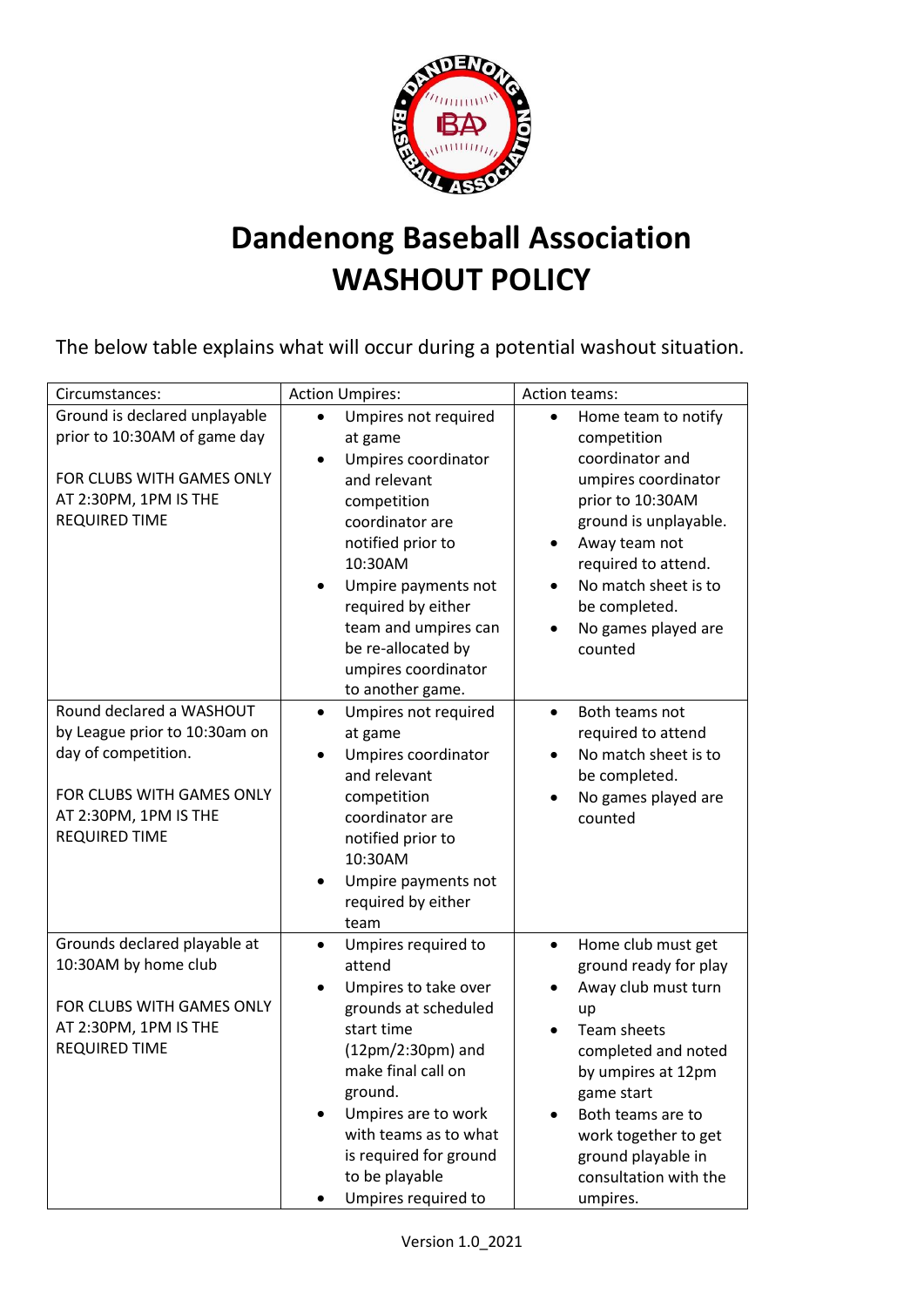

|                                                                        | attend for full 2 hours<br>of match to constitute<br>game.<br>Umpires attending and<br>trying to play are paid<br>in full for game 1                                                                                                                                                                      |                                                                                                                                                                                                                                                                                                                                                                      |
|------------------------------------------------------------------------|-----------------------------------------------------------------------------------------------------------------------------------------------------------------------------------------------------------------------------------------------------------------------------------------------------------|----------------------------------------------------------------------------------------------------------------------------------------------------------------------------------------------------------------------------------------------------------------------------------------------------------------------------------------------------------------------|
| At 12pm - not a washout                                                | Umpires are paid in<br>$\bullet$<br>full as game<br>commences as usual                                                                                                                                                                                                                                    | Both teams attend<br>$\bullet$<br>Team lists confirmed<br>and names listed on<br>match sheet<br>Games played counts<br>for all players in the<br>game                                                                                                                                                                                                                |
| At 12pm - washout                                                      | Umpires to consult<br>with team managers<br>about<br>recommendations<br>made prior to 12pm<br>about ground<br>condition.<br>If Umpires declare<br>field still unplayable<br>for entire game, game<br>is washed out.<br>Umpires paid in Full<br>for the game                                               | If game declared<br>$\bullet$<br>washout at 12pm<br>game start by umpires,<br>umpires to check team<br>roster against match<br>sheet and ensure<br>names match.<br>Game goes down as a<br>washout and all<br>players in starting 9<br>are declared to have<br>participated in game.<br>Game played counts<br>for starting players<br>only. Must be in<br>attendance. |
| 2:30pm game - 12pm game<br>played                                      | If 12pm game is<br>$\bullet$<br>played, all attempts to<br>play 2:30pm game<br>must occur.<br>Umpires required to<br>stay around to try and<br>start if bad weather<br>occurs<br>If game starts, umpires<br>paid in full<br>Umpires must consult<br>with clubs to get<br>grounds in playable<br>condition | Clubs must attend<br>٠<br>Clubs must continue to<br>work with umpires to<br>get grounds ready<br>If game commences,<br>all players in the game<br>are counted towards<br>Games played.<br>If came doesn't<br>commence, only the<br>starting 9 are listed in<br>games played.                                                                                         |
| If 12pm game washed out and<br>ground is unplayable for<br>2:30pm game | Umpires paid for first<br>$\bullet$<br>game as above.<br>Umpires need to<br>continue to work with                                                                                                                                                                                                         | Clubs must attend<br>$\bullet$<br>unless game is called<br>off prior.<br>Clubs must continue to                                                                                                                                                                                                                                                                      |